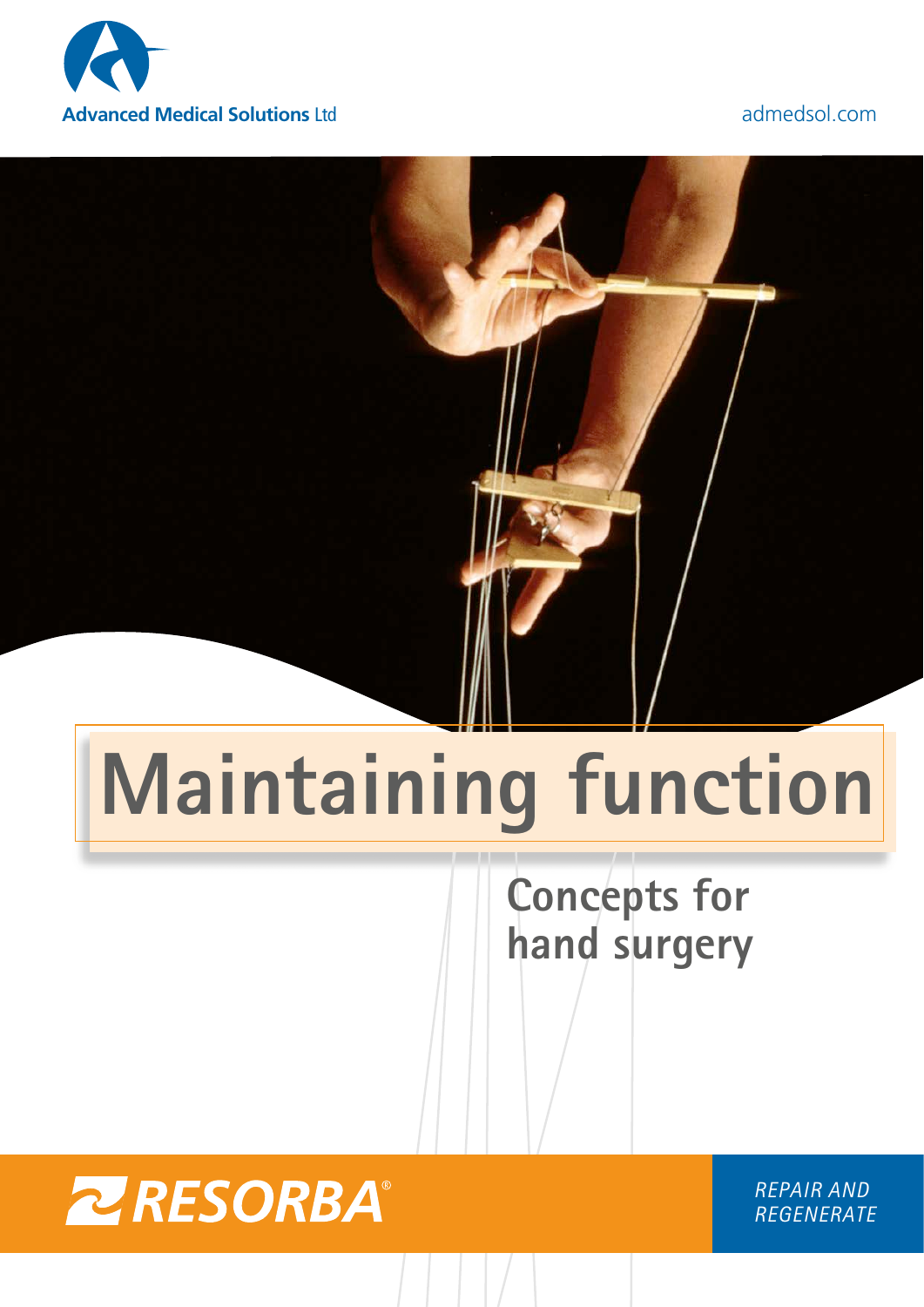# Unique: GENTA-FOIL *resorb®*

*SEM image of cut edge of foil showing dense, pore-free structure*



1 cm2 of foil contains: 5.6 mg collagen of equine origin

4 mg gentamicin sulphate, equivalent to 2.20-2.86 mg gentamicin base

| RFF   | <b>Size</b>         | Package contents        |  |  |  |
|-------|---------------------|-------------------------|--|--|--|
| GF 25 | $2.5 \times 2.5$ cm | 1 foil / packaging unit |  |  |  |
|       | GF 255 2.5 x 5 cm   | 1 foil / packaging unit |  |  |  |
|       | GF 1010 10 x 10 cm  | 1 foil / packaging unit |  |  |  |

## **Adhesion prophylaxis + antibiotic protection:**

GENTA-FOIL *resorb*® is the only medical device to provide this combination of features.

> Hand trauma and operations often lead to the formation of adhesions between the various tissue layers of the hand (e.g muscles, tendons and nerves). Even with minimally invasive procedures and optimal aftercare, development of adhesions in the suture and wound areas is often unavoidable. GENTA-FOIL *resorb*® is a transparent collagen foil that forms a temporary barrier

between the functional structures. Thanks to the absorbability of its equine collagen, the foil can be left in place, no additional intervention being required to

remove it. GENTA-FOIL *resorb*® does not induce any immune reaction or inflammation. As additional protection (useful where the risk of infection is high), the foil contains the aminoglycoside antibiotic gentamicin.

### **GENTA-FOIL resorb**® **Optimal characteristics for ensuring the success of hand operations:**

- Absorbable
- Forms a temporary barrier
- Provides antibiotic protection
- Biocompatible
- Naturally crosslinked (without chemical additives)
- Easily shaped after brief mois tening
- Stable structure and shape, yet flexible and stretchable
- Does not induce secretion



*Illustration in original size*

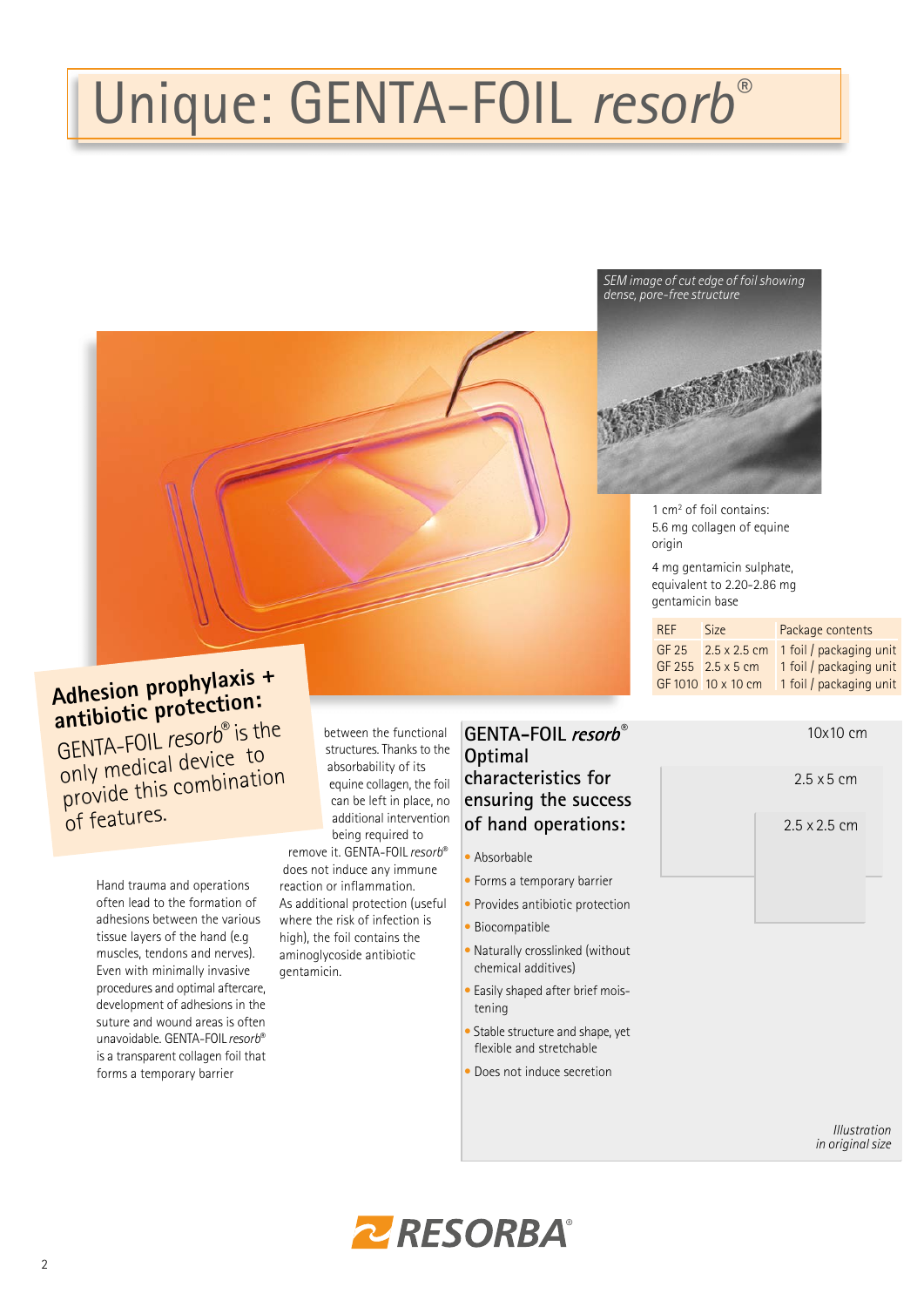# Ensuring success, maintaining function

The objective of hand surgery is to promote wound repair and regeneration of all motor and sensory functions so as to restore the patient's fitness for work and improve his or her quality of life. However, successful posttraumatic care and surgical correction can be made difficult by undesirable developments such as:

- adhesions
- wound healing disturbances

#### **Possible causes of adhesions:**

- Foreign bodies (implants, suture material)
- Overheating and drying of the wound area
- Haematomas
- Infections
- Ischaemia



### **Three powerful arguments**

#### **1. Adhesion prophylaxis**

GENTA-FOIL resorb<sup>®</sup> provides **a temporary barrier between the structural tissues of the hand during the critical phase of wound healing. As a result, the ability of the tissue layers to slide against each other is retained.**

The dense structure of the absorbable foil provides an appropriate barrier during the period that is pathophysiologically relevant for the formation of adhesions.

In this way pain and restriction of movement, as well as the need for further operations to break down adhesions, can be avoided.

**The collagen foil that forms the basis of GENTA-FOIL ® has been used successfully for many years as a biomatrix for temporary spinal or cerebral dura replacement and for dural reconstruction. This attests to the quality and biocompatibility of the product and its variants.**

### **2. Wound regeneration and biocompatibility**

GENTA-FOIL *resorb*® meets the various requirements of a **modern bioimplant:**

- **Absorbability**
- **Biocompatibility**
- **No immune reaction**
- **Inflammation-free wound healing**

The biocompatibility of GENTA-FOIL *resorb*® has been tested and confirmed in animal experiments (coating of tendons in rabbits, Figs. 1 and 2, see below).

#### **3. Antibiotic protection**

The role of GENTA-FOIL *resorb*® in providing mechanical protection and a separating layer is optimised by incorporation of an antibiotic to prevent infection. Gentamicin sulphate is an aminoglycoside antibiotic with broad-spectrum antibacterial activity.

**Precisely because it can be applied locally after surgical procedures, GENTA-FOIL ® deals with the problem where it has arisen or must be overcome, without placing any additional burden on the organism.**



*Fig.1: 14 days postoperatively, normal pattern of cells at the edge of the tendon (arrow)*



*Fig. 2: 28 days postoperatively, pattern of cells around the tendon still normal (arrow)*

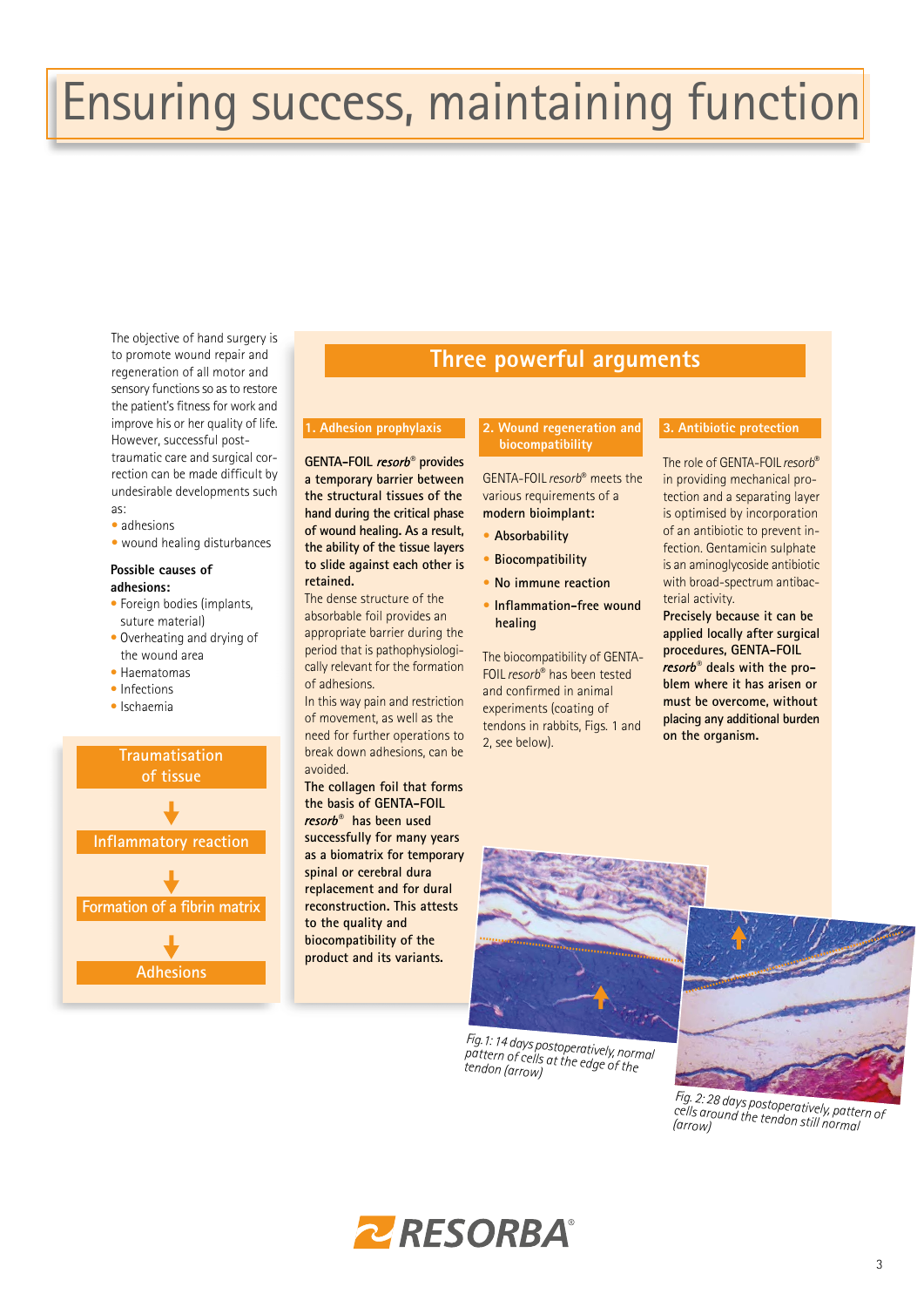# Innovation in clinical practice

### **Nail bed reconstruction**

Hand injuries often involve damage to the fingernails and nail beds. Inadequate care of these structures can have serious consequences:

- cosmetically or functionally significant nail deformities
- infection of the distal phalanx (osteomyelitis)
- permanent difficulty with grip
- disturbances of sensation

GENTA-FOIL *resorb*® is applied as a temporary protective layer between the nail bed and the original nail plate, an artificial nail or a gauze bandage.

- **Rapid wound healing without inflammation**
- **Prevents nail bed from drying out**
- **Nail bed surface heals smoothly and evenly, even after reconstruction**
- **Prevents formation of haema tomas between nail bed and nail plate**

*"The nail beds never became dry and showed an outstanding tendency to heal." ( Langer, Münster )*





### **Tenolysis**

Even after correct primary care and suturing and competent secondary care, tendon and nerve injuries often lead to tendon adhesions that result in functional impairment and even stiffness of the affected finger. In many such cases surgical tenolysis is the only possibility for restoring full function.

GENTA-FOIL *resorb*® is inserted as a separating layer between bone and tendon or wrapped around a nerve. If necessary, the foil can be attached by means of individual sutures. Brief moistening with saline solution facilitates handling.

- **Adhesion prophylaxis to prevent the need for reoperation**
- **Mechanical protection of the area operated on**
- **Rapid wound healing without inflammation**

*"Despite the fact that functional finger movement exercises were commenced by the second postoperative day, wound healing was undisturbed. This was true both of acute injuries and of secondary care." (Dönicke, Jena)*



*To assist visibility,* GENTA-FOIL *resorb® is shown in colour in the illustration. All illustrations reproduced with kind permission of Dr. Langer, Münster.*

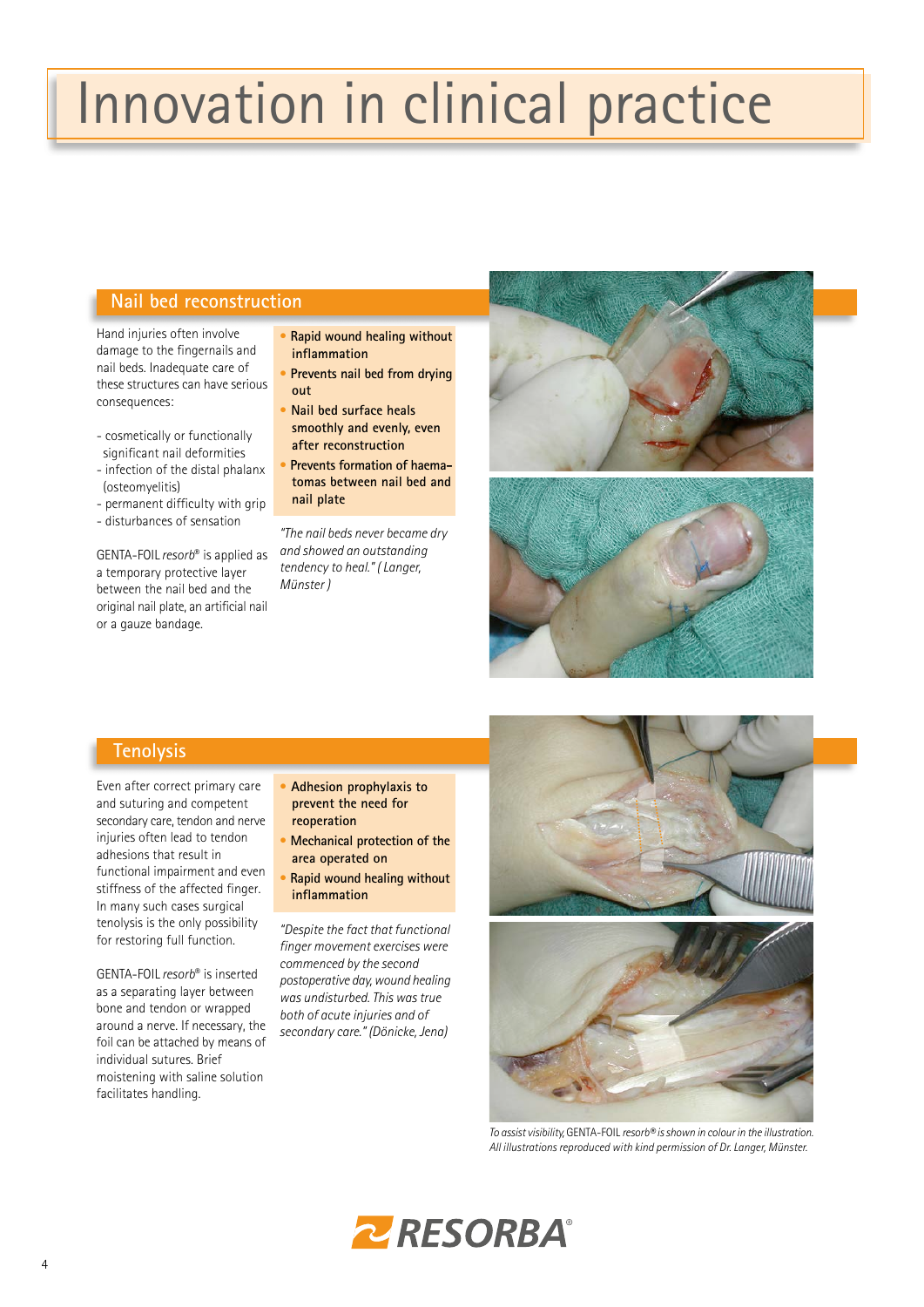# Suture material: loadbearing function

### **Tendon sutures**

The objective of all operative efforts in tendon surgery is to achieve healing without formation of adhesions. This calls for:

- **• atraumatic handling of the tendon**
- **• preservation of the blood supply to the tendon**
- **early mobilisation of the suture**

### **Nerve sutures**

Nerve reconstruction places very high demands on the surgeon and the material used:

- **Mastery of the surgical tech nique**
- **Indication-based choice of suture material to ensure atraumatic suturing and in flammation-free incorpora tion**

### **GENTA-FOIL fixation**

RESORBA® has developed special These sutures are incorporated suture combinations for fixing GENTA-FOIL *resorb*®.

**Brief moistening of the foil facilitates fixation.**

RESORBA® microsurgical suture materials are specially designed to satisfy these requirements.

Tissue-sparing suturing techniques based on more detailed knowledge of the anatomy and physiology of tendons are being used ever more frequently. Use of core suture techniques in combination with finely adapted epitendinous RESORBA® sutures permits early loadbearing and leads to functionally optimal results.

rapidly and without inflammation and do not need to be removed.







### **Skin sutures**

Finally, skin sutures should:

- **provide secure wound closure**
- **produce an aesthetically pleasing result**
- **allow painless suture removal**

RESORBA® supplies appropriate suture material for all suturing techniques.



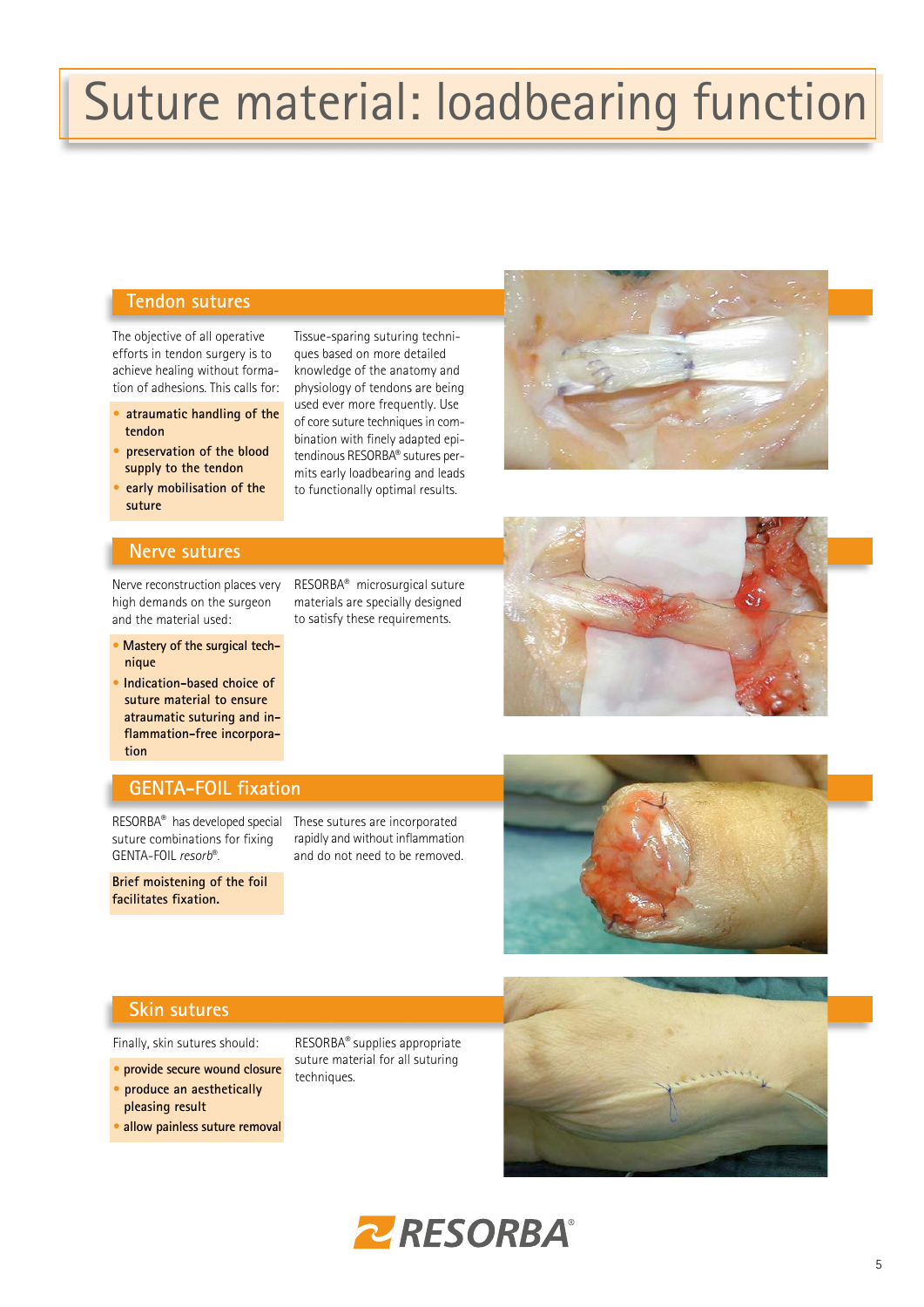# Successful product concepts ...

Adhesion prophylaxis + antibiotic protection:

GENTA-FOIL *resorb*® is the only medical device to provide this combination of features. The need to refine surgical techniques and optimise the suture materials used to promote wound repair and regeneration of motor and sensory function are constant challenges for surgeons and medical device developers. In this regard increasing attention is being paid to the aesthetic result as perceived by the patient.

Suture material contributes to the success of treatment by providing:

- **• secure and atraumatic wound adaptation**
- **• optimal support for wound healing**
- **• satisfactory restoration of function and appearance**

RESORBA® suture materials are designed to meet the requirements of standard techniques and are now being extended to include special suture combinations for attaching GENTA-FOIL *resorb*®.

| <b>GENTA-FOIL resorb®</b>                                                        |                                                                  |                                                                                                                                          |                                                                                |                                        |                                                    |  |  |  |
|----------------------------------------------------------------------------------|------------------------------------------------------------------|------------------------------------------------------------------------------------------------------------------------------------------|--------------------------------------------------------------------------------|----------------------------------------|----------------------------------------------------|--|--|--|
| Collagen-gentamicin foil<br>Collagen-gentamicin foil<br>Collagen-gentamicin foil |                                                                  | <b>GF 25</b><br>GF 255<br>GF 1010                                                                                                        | $2.5 \times 2.5$ cm<br>$2.5 \times 5$ cm<br>$10 \times 10$ cm                  |                                        |                                                    |  |  |  |
| <b>Tendon sutures</b>                                                            |                                                                  |                                                                                                                                          |                                                                                |                                        |                                                    |  |  |  |
|                                                                                  | <b>REF</b>                                                       | Description                                                                                                                              | <b>Needle</b><br>designation                                                   | <b>USP</b>                             | <b>Thread</b><br>length                            |  |  |  |
|                                                                                  | PN2151 <sup>1)</sup><br>7152                                     | PDO RESORBA™ violet<br>MOPYLEN <sup>®</sup> blue                                                                                         | DSM11<br>DSM11                                                                 | 6/0<br>6/0                             | 45 cm<br>45 cm                                     |  |  |  |
|                                                                                  | PN2154 <sup>1)</sup><br>PN21551)<br>7155<br>7156<br>9152<br>9153 | PDO RESORBA™ violet<br>PDO RESORBA™ violet<br>MOPYLEN <sup>®</sup> blue<br>MOPYLEN <sup>®</sup> blue<br>SUPOLENE green<br>SUPOLENE green | DSM13<br><b>DSM13</b><br>DSM13<br><b>DSM13</b><br><b>DSM13</b><br><b>DSM13</b> | 5/0<br>4/0<br>6/0<br>5/0<br>5/0<br>4/0 | 45 cm<br>45 cm<br>45 cm<br>45 cm<br>45 cm<br>45 cm |  |  |  |
|                                                                                  | 71511                                                            | MOPYLEN <sup>®</sup> blue                                                                                                                | DSM16                                                                          | 4/0                                    | 45 cm                                              |  |  |  |
|                                                                                  | 71513<br>71514<br>PN21510 <sup>1)</sup>                          | MOPYLEN <sup>®</sup> blue<br>MOPYLEN <sup>®</sup> blue<br>PDO RESORBA™ violet                                                            | DSM18<br>DSM18<br>DSM18                                                        | 4/0<br>3/0<br>4/0                      | 45 cm<br>45 cm<br>45 cm                            |  |  |  |
|                                                                                  | PN21491)<br>71447<br>71448                                       | PDO RESORBA™ violet<br>MOPYLEN <sup>®</sup> blue<br>MOPYLEN <sup>®</sup> blue                                                            | <b>DS18</b><br><b>DS18</b><br><b>DS18</b>                                      | 4/0<br>4/0<br>3/0                      | 30 cm<br>30 cm<br>30 cm                            |  |  |  |
|                                                                                  | PN2081 <sup>1)</sup><br>7089                                     | PDO RESORBA™ violet<br>MOPYLEN <sup>®</sup> blue                                                                                         | DRT18<br>DRT18                                                                 | 4/0<br>4/0                             | 45 cm<br>75 cm                                     |  |  |  |
|                                                                                  | PN22551)<br>PN2256 <sup>1)</sup><br>7258                         | PDO RESORBA™ violet<br>PDO RESORBA™ violet<br>MOPYLEN <sup>®</sup> blue                                                                  | DRTM12<br>DRTM12<br>DRTM12                                                     | 6/0<br>5/0<br>6/0                      | 70 cm<br>70 cm<br>75 cm                            |  |  |  |
|                                                                                  | PN20911)                                                         | PDO RESORBA™ violet                                                                                                                      | <b>GR20</b>                                                                    | 4/0                                    | 35 cm                                              |  |  |  |
|                                                                                  |                                                                  |                                                                                                                                          |                                                                                |                                        |                                                    |  |  |  |

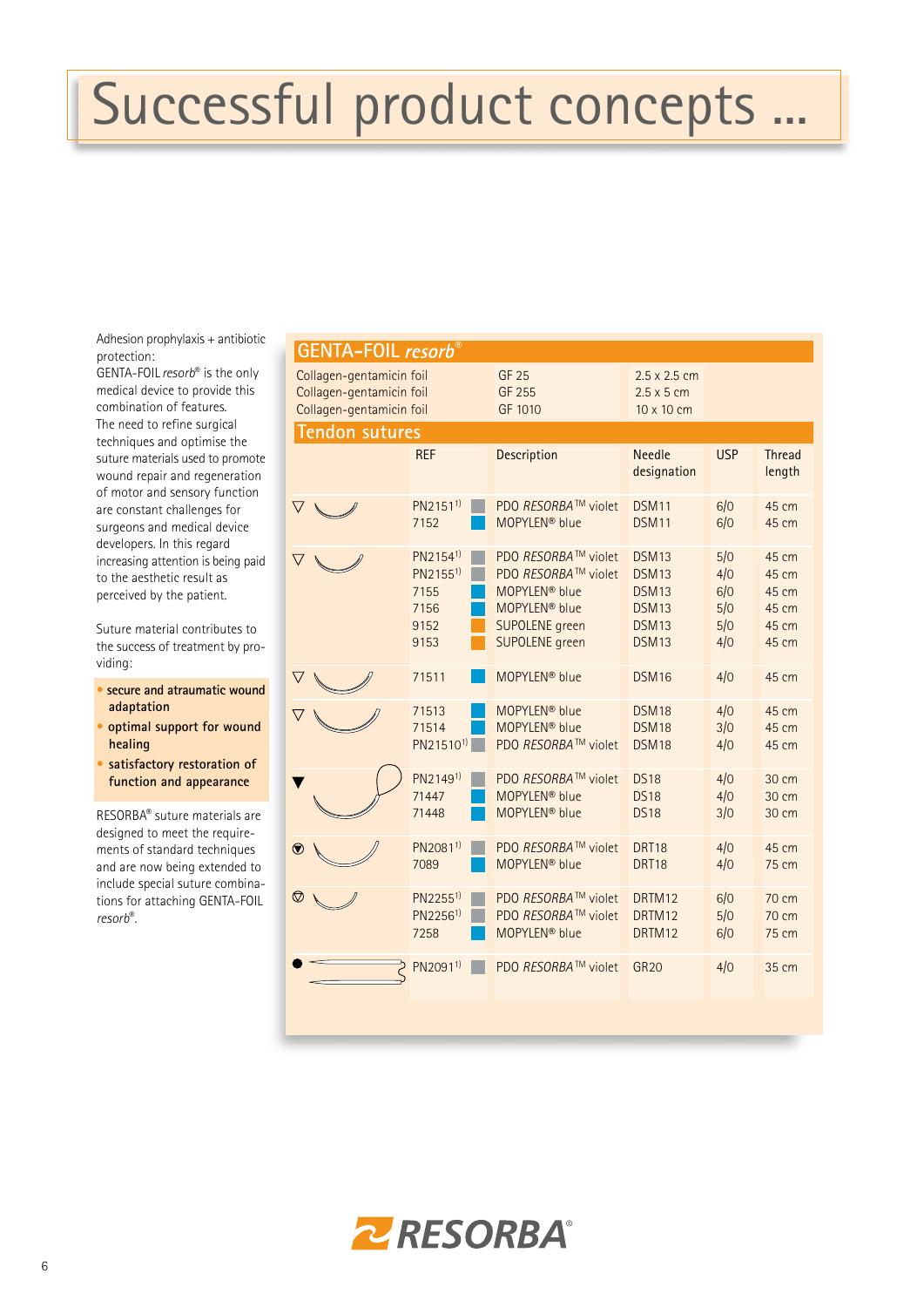# ... for hand surgery

| <b>Micro sutures</b>       |                                    |                                                              |                                        |             |                         |  |  |
|----------------------------|------------------------------------|--------------------------------------------------------------|----------------------------------------|-------------|-------------------------|--|--|
|                            | <b>REF</b>                         | Description                                                  | <b>Needle</b><br>designation           | <b>USP</b>  | <b>Thread</b><br>length |  |  |
|                            | 50714N <sup>1)</sup>               | <b>NYLON black</b>                                           | DR <sub>4</sub>                        | 10/0        | <b>10 cm</b>            |  |  |
|                            | $5071N^{1}$<br>5072N <sup>1)</sup> | <b>NYLON black</b><br><b>NYLON black</b>                     | DR <sub>5</sub> F<br>DR <sub>5</sub> F | 10/0<br>9/0 | <b>15 cm</b><br>15 cm   |  |  |
|                            | $5075N^{1}$<br>5076N <sup>1)</sup> | <b>NYLON black</b><br><b>NYLON black</b>                     | DR <sub>6</sub><br>DR <sub>6</sub>     | 9/0<br>8/0  | 15 cm<br><b>15 cm</b>   |  |  |
| <b>GENTA-FOIL fixation</b> |                                    |                                                              |                                        |             |                         |  |  |
| $\triangledown$            | PB41503<br>PB41508                 | GLYCOLON <sup>®</sup> violet<br>GLYCOLON <sup>®</sup> violet | DSM13<br>DSM13                         | 5/0<br>4/0  | 45 cm<br>45 cm          |  |  |
| <b>Skin sutures</b>        |                                    |                                                              |                                        |             |                         |  |  |
|                            | 88153<br>88154                     | RESOLON <sup>®</sup> blue<br>RESOLON <sup>®</sup> blue       | <b>DSM13</b><br><b>DSM13</b>           | 6/0<br>5/0  | 45 cm<br>45 cm          |  |  |
|                            | 88155<br>88156                     | RESOLON <sup>®</sup> blue<br>RESOLON <sup>®</sup> blue       | DSM16<br><b>DSM16</b>                  | 5/0<br>4/0  | 45 cm<br>45 cm          |  |  |
| ▽                          | 88158                              | RESOLON <sup>®</sup> blue                                    | DSM18                                  | 4/0         | 45 cm                   |  |  |
| Intracutaneous suture      |                                    |                                                              |                                        |             |                         |  |  |
| $\bigvee$                  | PB41502                            | GLYCOLON <sup>®</sup> undyed                                 | DSM11                                  | 6/0         | 45 cm                   |  |  |
| ▽                          | PB41504<br>PB41505                 | GLYCOLON <sup>®</sup> undyed<br>GLYCOLON <sup>®</sup> undyed | <b>DSM13</b><br><b>DSM13</b>           | 6/0<br>5/0  | 45 cm<br>45 cm          |  |  |

RESORBA® sutures are adapted to the known suture techniques and are extended by special combinations to fixate GENTA-FOIL *resorb*®.

#### **RESORBA®**

### ➜ **suture recommendations**

**PDO** *RESORBA* TM

monofilament, long-term absorbable **→ Tendon sutures** 

#### ■ GLYCOLON®

monofilament, short-term absorbable

**→ Intracutaneous suture** 

➜ GENTA-FOIL *resorb*® fixation suture

#### **MOPYLEN®**

monofilament, non-absorbable

### **→ Tendon sutures**

**NYLON** 

monofilament, non-absorbable **→ Nerve sutures** 

### ■RESOLON<sup>®</sup>

monofilament, non-absorbable  $\rightarrow$  Skin suture

**SUPOLENE** 

multifilament, coated, non-absorbable **→ Tendon sutures** 

### <u>MA</u>

1) Product manufactured by: Healthium Medtech Private Limited No. 472/D, 13th Cross, 4th Phase Peenya Industrial Area, Bangalore 560 058, India Email: sales@suturesindia.com Mfg. Lic. No.: KTK/28/283/96